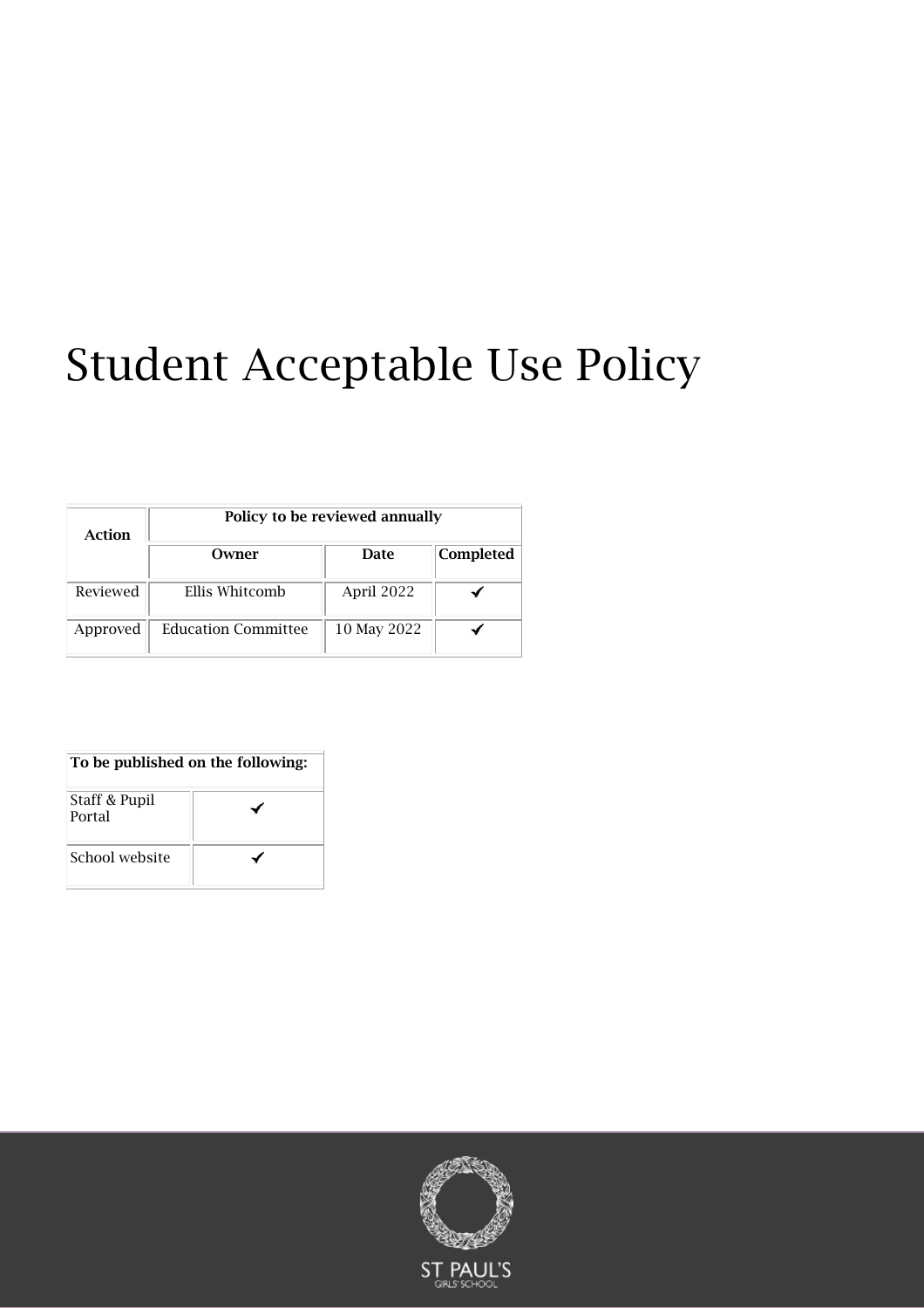#### 1. Introduction

1.1 This policy extends the principles and expectations set out in the school behaviour policy and should be read by students in conjunction with the following:

- Online Safety Policy
- Anti-bullying Policy
- Mobile Phone Policy
- The school's privacy notices

1.2 The school network and the internet provide valuable tools to support learning and the school recognises that social networks and digital communication are an integral part of how many of us socialise and interact.

1.3 The points below are designed to ensure that the network remains available and safe for the whole school community.

1.4 All users of the network (whether using school or personal equipment on the school network and systems) are expected to use their common sense and follow all laws, rules and regulations.

#### 2. Acceptance of AUP

2.1 You are required to agree to the terms of this Acceptable Use Policy (AUP) at the beginning of each academic year to indicate that you have read, understood, and accepted the policy, and the policies referred to by the AUP. Access to the school network and IT systems is subject to the terms & conditions outlined in this policy.

2.2 School tutors are expected to explain the AUP to their tutees and to give them the opportunity to ask questions before agreeing. Parents/guardians are asked to familiarise themselves with the school AUP and to reinforce this with students.

### 3. Enforcement of AUP

3.1 A breach of this AUP and listed policies will be dealt with in accordance with the school behaviour policy. In the case of a serious breach of this policy, parents/guardians may be contacted and may lead to suspension or further disciplinary action.

3.2 If online activity is found to be illegal, it may lead to referral to the police and result in prosecution, such as in the case of hacking, data breaches, harassment or the creation and distribution of illegal images.

3.3 Where a member of staff suspects that an electronic device has been, or is likely to be, used to commit an offence or cause personal injury or damage to property, they may confiscate the device for examination by a member of the pastoral team. The member of the pastoral team may examine the device for any data or files where there is a good reason to do so in accordance with the school behaviour policy. They may also request that data is deleted if they think there is a good reason to do so. Parental consent is not needed to search though a student's mobile phone if it has been seized in a lawful 'without consent' search.

### 4. School Systems and Network

| Use of  | You must only use school approved systems                                         |
|---------|-----------------------------------------------------------------------------------|
| school  |                                                                                   |
| systems | An up-to-date list of approved systems can be provided by the Director of IT upon |
|         | request.                                                                          |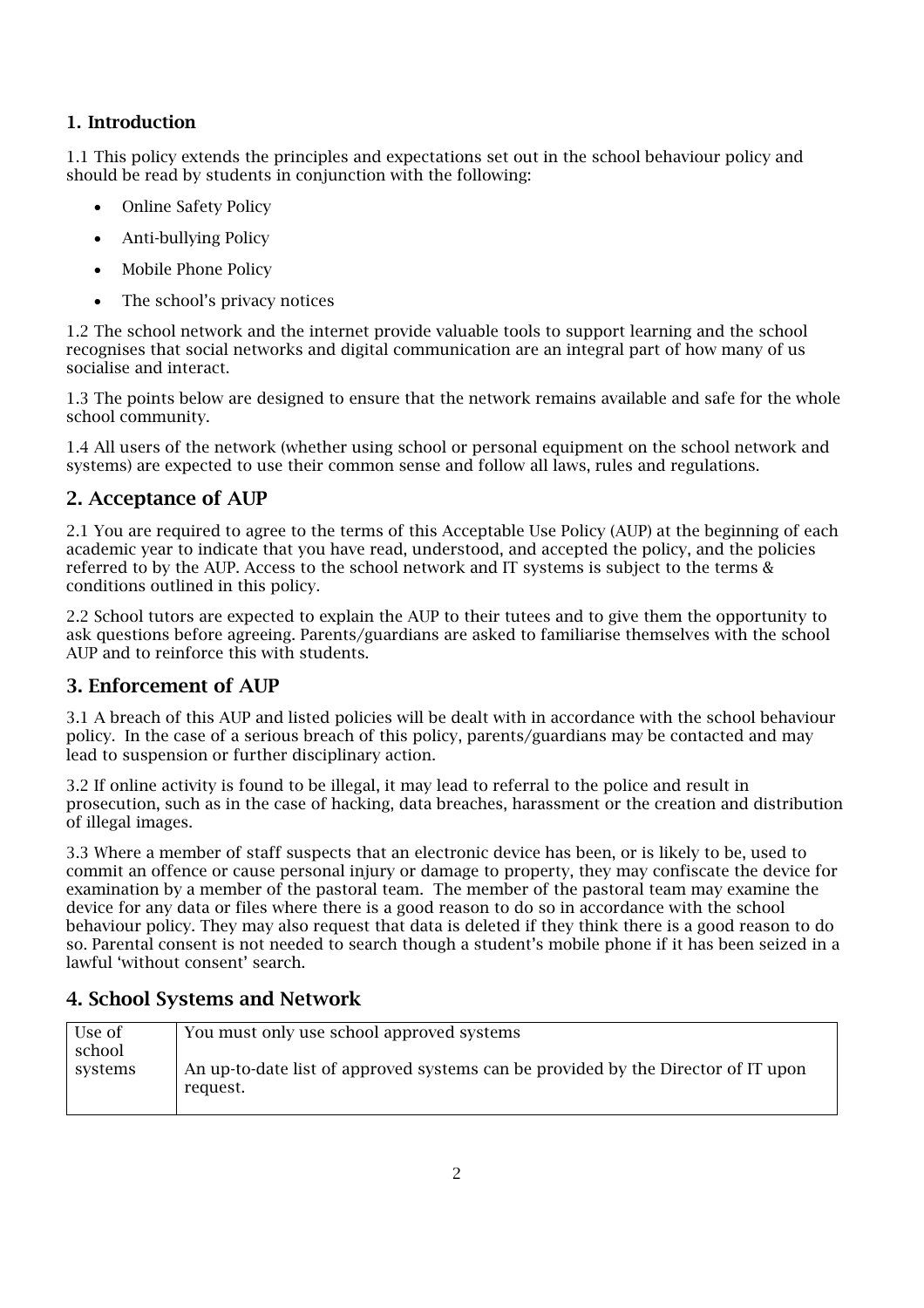|                         | You should take all reasonable precautions to prevent others from being able to use<br>your account.                                                                                                                                                                                                                                                                                                                                                                                                   |
|-------------------------|--------------------------------------------------------------------------------------------------------------------------------------------------------------------------------------------------------------------------------------------------------------------------------------------------------------------------------------------------------------------------------------------------------------------------------------------------------------------------------------------------------|
|                         | You should only use your own school login and password to access school systems<br>and equipment.                                                                                                                                                                                                                                                                                                                                                                                                      |
|                         | You must not make changes to content on the school network without permission<br>from the owner of that content (Heads of Departments, SMT, or Heads of Year).                                                                                                                                                                                                                                                                                                                                         |
|                         | It is forbidden to attempt to bypass the school internet filtering system or use<br>unapproved virtual private networks (VPNs) to this effect.                                                                                                                                                                                                                                                                                                                                                         |
|                         | No unauthorised attempts should be made to circumvent the school security<br>systems and controls, download or install unapproved software, nor to access or<br>delete school data, damage school IT equipment or systems. This includes school<br>laptops.                                                                                                                                                                                                                                            |
|                         | The use of school systems is monitored, filtered and logged.                                                                                                                                                                                                                                                                                                                                                                                                                                           |
| Passwords<br>& Security | School usernames and passwords must not be shared with anyone else, nor written<br>or recorded where they may be accessed by others.                                                                                                                                                                                                                                                                                                                                                                   |
|                         | Passwords should consist of a minimum of eight characters with at least one capital<br>and alphanumeric character.                                                                                                                                                                                                                                                                                                                                                                                     |
|                         | A password set for school systems should not be the same as that used on other<br>personal accounts.                                                                                                                                                                                                                                                                                                                                                                                                   |
|                         | Computers or laptops must be logged off or locked when unattended (hold down the<br>Windows Key and press 'L'). If you come across a school computer that has been left<br>logged in by another user, you should immediately sign out the account and not<br>attempt to access their files and data.                                                                                                                                                                                                   |
| Data<br>Storage         | Students are provided with personal data storage as part of their login which is<br>accessible from both inside and outside of school. This must be used for<br>schoolwork and school data.                                                                                                                                                                                                                                                                                                            |
|                         | Advice should be sought from the Director of IT if the need for storage other than<br>on the school network is considered necessary. Encrypted USB drives may be<br>brought into school but should be used with caution as it may include viruses or<br>other malicious software. To ensure that network security is not compromised, the<br>IT team may ask to see such media and may disable it for use on the network if they<br>believe that network security may be or may have been compromised. |

# 5. Online Behaviour, Safety and Social Media

| Online<br>Behaviour<br>- General<br>Principles | Online activity, both in school and outside of school, should be respectful, responsible,<br>appropriate and sensible and must not cause the school, its staff, students, or others<br>distress, nor bring the school into disrepute.                                                                                                                                                                                                                                                        |
|------------------------------------------------|----------------------------------------------------------------------------------------------------------------------------------------------------------------------------------------------------------------------------------------------------------------------------------------------------------------------------------------------------------------------------------------------------------------------------------------------------------------------------------------------|
|                                                | Students must understand that online activity has real-world consequences.                                                                                                                                                                                                                                                                                                                                                                                                                   |
|                                                | Access should not be attempted to internet sites or content that is illegal, violent, or<br>considered offensive (for example material that is racist, sexist or that promotes<br>violence, hate, terrorism, religious extremism, radicalisation, or discrimination), or that<br>undermines fundamental British values: (democracy, the rule of law, individual liberty,<br>and mutual respect for and tolerance of those with different faiths and beliefs and for<br>those without faith). |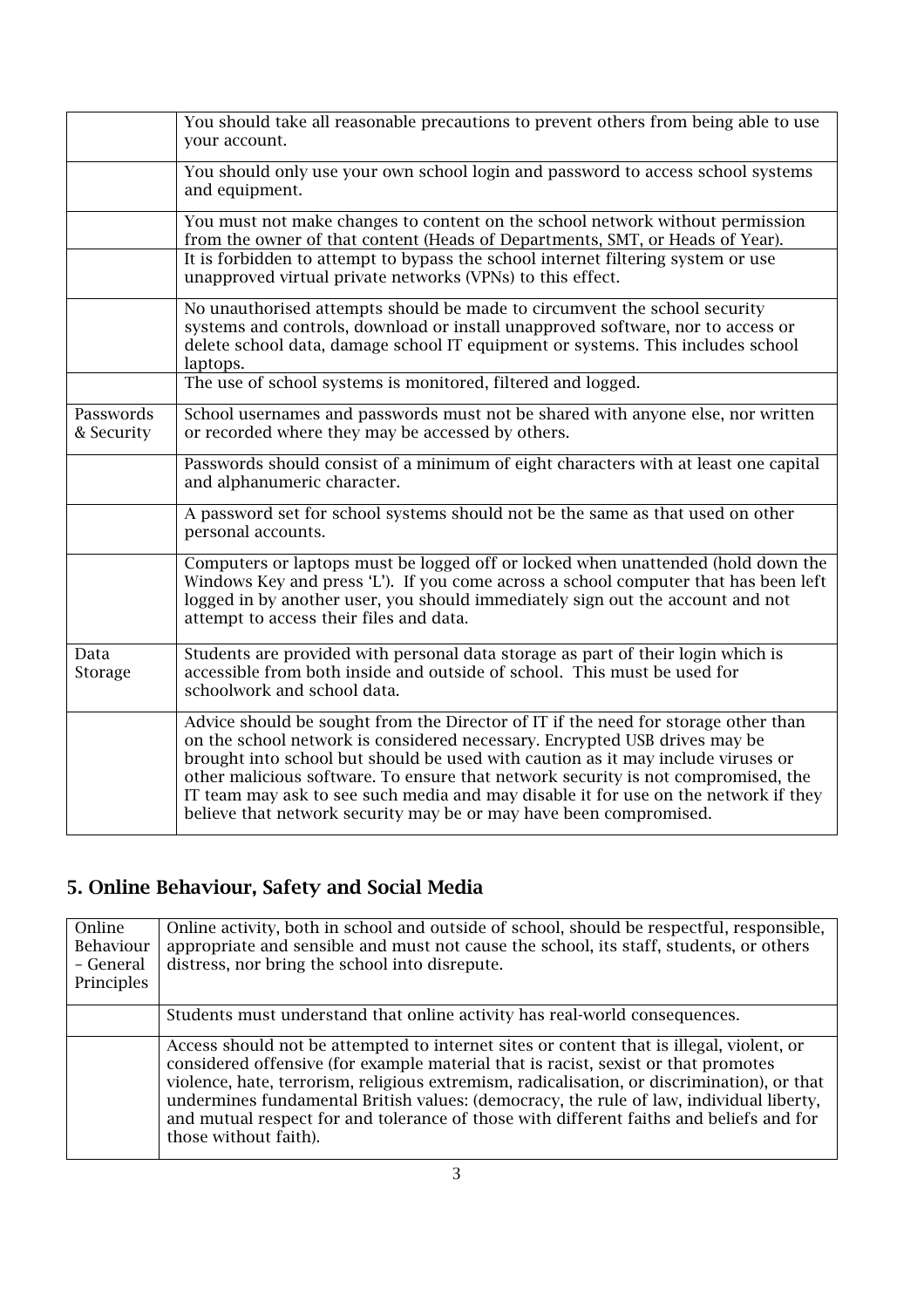|                                              | Aggressive or offensive material must not be uploaded to, or downloaded from, the<br>internet at any time (for example material that is racist, sexist or in any way<br>discriminatory or liable to incite violence or hate crimes).<br>No distribution by email or online posts of indecent, obscene, or offensive information,<br>material, or images on the network or internet to harass, insult, attack, discriminate,<br>prejudice, threaten or cause offense to students, staff or others (whether inside or<br>outside the school). Such action may be viewed as cyberbullying, which is strictly<br>forbidden. |
|----------------------------------------------|-------------------------------------------------------------------------------------------------------------------------------------------------------------------------------------------------------------------------------------------------------------------------------------------------------------------------------------------------------------------------------------------------------------------------------------------------------------------------------------------------------------------------------------------------------------------------------------------------------------------------|
|                                              | Online posts must not be generated using the St Paul's name, or branding. Nor should<br>posts be construed as generated by, published for, or speaking on behalf of the school,<br>without explicit and written consent from the Director of Communications. Posts<br>should only be published by a supervising member of staff i.e., the relevant<br>supervising member of staff for that channel. This includes social media posts,<br>whether public or private facing, website pages, online channels, or apps.                                                                                                     |
|                                              | School rules and policies still apply when posting content anonymously,                                                                                                                                                                                                                                                                                                                                                                                                                                                                                                                                                 |
| Online<br>Safety -<br>General<br>Principles  | Personal information should not be shared online such as home address, location,<br>telephone number, password or any other personal information while online, without<br>the permission of a member of staff responsible for your online safety. You must also<br>not share the personal details of any other students or members of staff without their<br>permission.                                                                                                                                                                                                                                                |
|                                              | Retaliation or reply to offensive emails or messages should be resisted, but such<br>communications should be reported and blocked.                                                                                                                                                                                                                                                                                                                                                                                                                                                                                     |
| Social<br>Media<br>and<br>online<br>channels | Students must not attempt to contact staff through social media or non-school-<br>approved channels.                                                                                                                                                                                                                                                                                                                                                                                                                                                                                                                    |
|                                              | Students must not arrange to meet someone in person who they only know online<br>without a parent/guardian being present.                                                                                                                                                                                                                                                                                                                                                                                                                                                                                               |
| Email                                        | School email addresses must be used for login and registration for all school matters.<br>Home or personal email addresses must not be used                                                                                                                                                                                                                                                                                                                                                                                                                                                                             |
|                                              | Messages/communications should not be re-sent or forwarded without the consent of<br>those involved.                                                                                                                                                                                                                                                                                                                                                                                                                                                                                                                    |

### 6. Online Resources

When using approved online resources, the conditions of approval must be followed.

Only school email addresses should be used to create online accounts.

Only the minimal personal data required should be entered. For example, if it is optional to enter your date of birth, do not enter it.

The content or terms of use of approved resources may change without warning or notification. You should therefore apply your judgment when accessing resources and report any concerns using the online reporting form.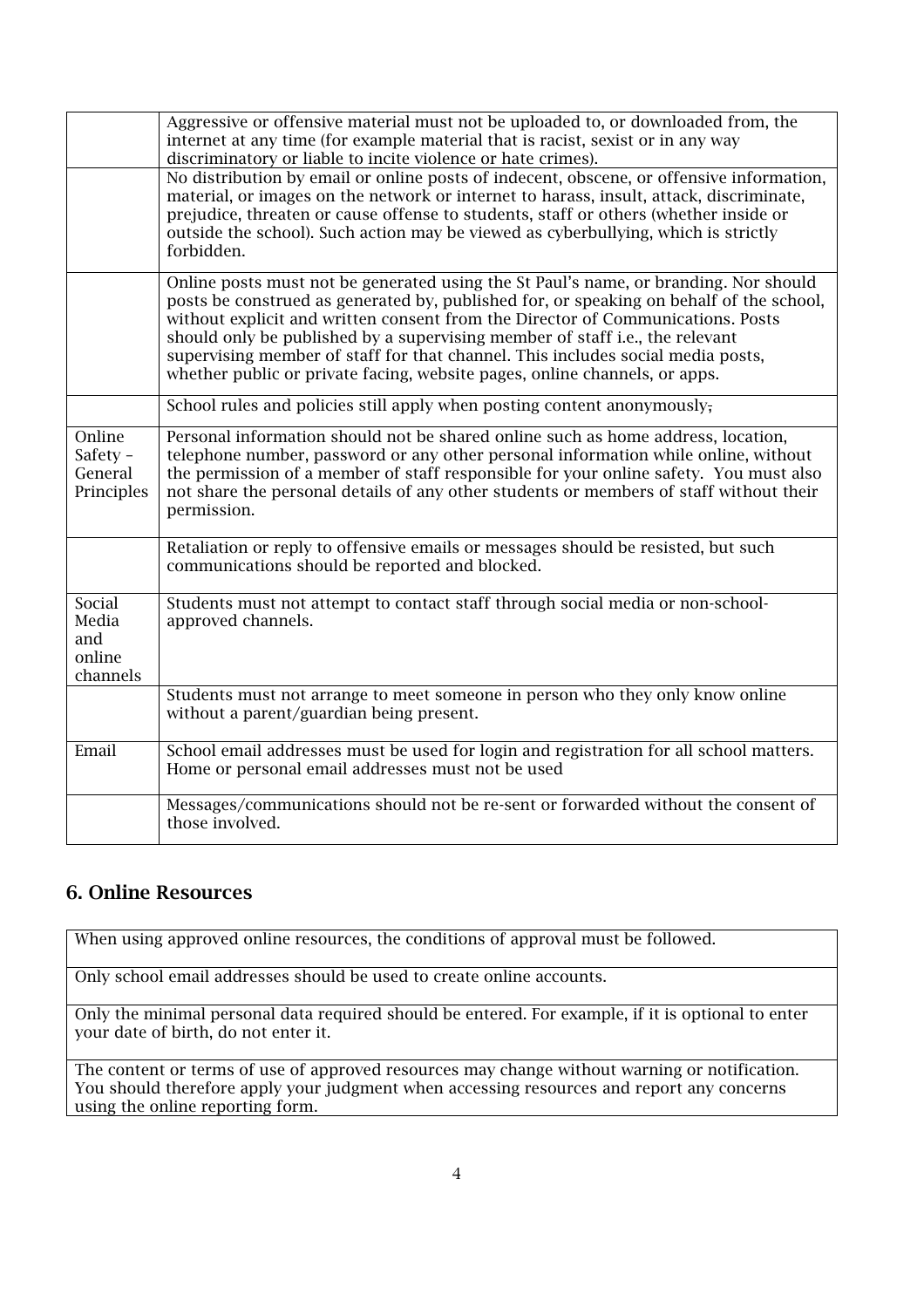When using online resources, it is your responsibility to use that resource responsibly and abide by any Terms of Use of that resource. If you need any help with understanding what these are, you should speak to your tutor.

Do not use images of yourself for profile pictures.

If the online resource includes access to a forum, blog, or other type of chatroom, this must not be used unless specifically approved.

When (and only if) chatrooms associated with these accounts are approved for use, the other guidelines set out in this policy must be followed (for example, do not give out personal information, do not post anything that will cause others offence and distress, and report any messages that cause you offence).

Be aware that any links in a recommended online resource that leads to a third-party website may not necessarily have been approved and should not be followed without seeking advice from the appropriate member of staff.

When online video clips are used, such as YouTube, only the recommended clip should be viewed and not any other linked clips (unless specifically approved).

## 7. Using Your Own Devices in School

Devices must only be used in lessons for educational purposes as directed by class teachers.

Devices must not be used to record lessons without the teacher's explicit and written (or email) permission, agreed by the appropriate Head of Department for school or educational purposes.

For MIV – V, students are expected to conduct their schoolwork through their school 1:1 laptops.

For students in the Senior School and VI, the school permits the use of personal laptops/tablets (BYOD) under conditions outlined in the policies listed above.

Rules, policies and guidelines applying to school equipment also apply to personal devices when brought to school.

When on school premises, students must only access the internet through the school WiFi using their school login and password. *The use by students of personal data plans, for example 4G/5G mobile networks, for access to the internet while in school is expressly forbidden.*

The use of mobile phones in student toilets or changing rooms is forbidden. This is to protect the privacy and welfare of other students.

Conditions for the use of mobile phones by students is set out in the Mobile Phone policy.

### 8. Capture, storage and publication of images/recordings

The capture, storage, and publication of images or recordings for schoolwork must only be done on school devices, with school approval and following the instruction of the member of staff leading the activity. Imagery accidentally captured to the personal storage area of personal devices must be deleted permanently and immediately from the device.